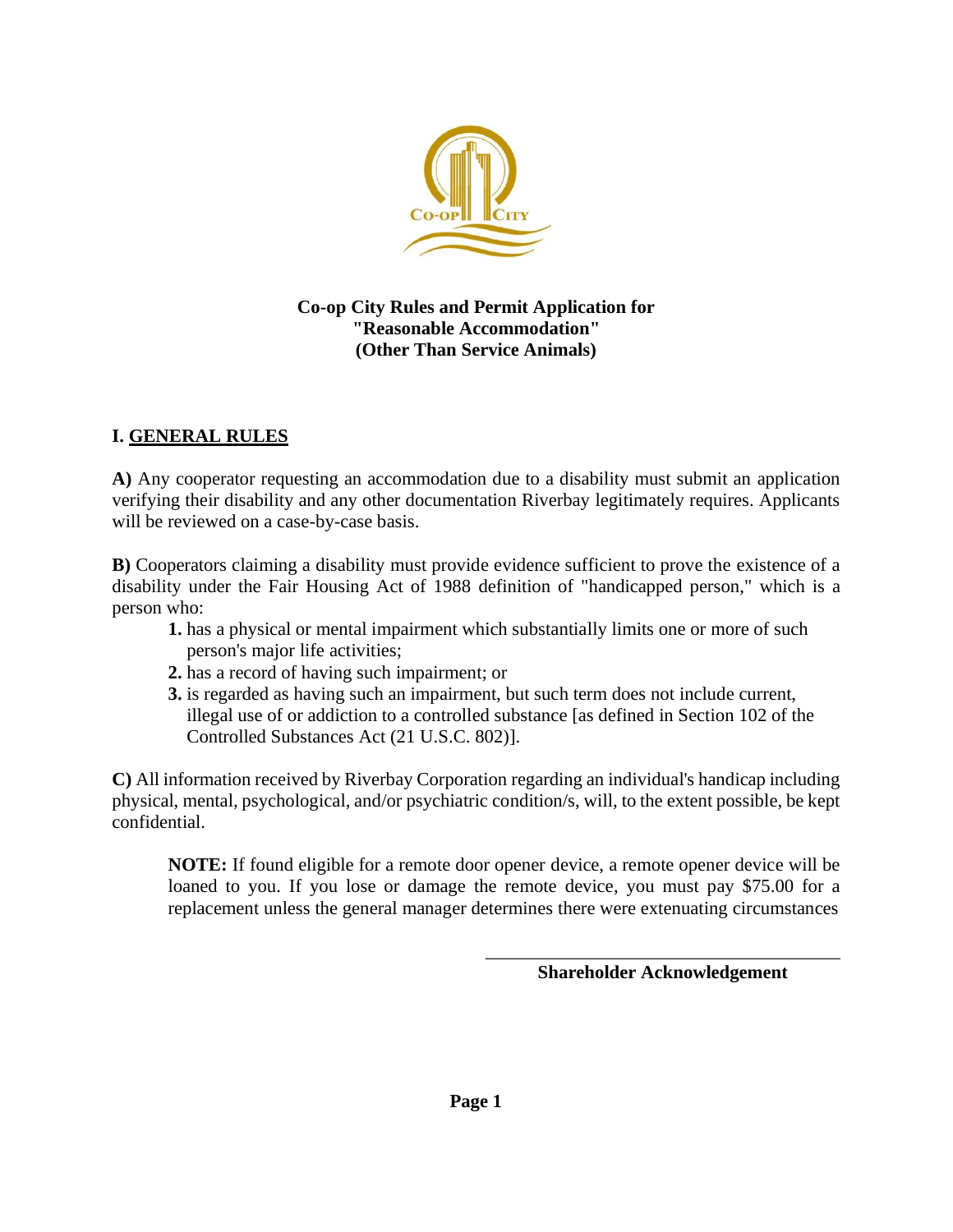#### **II. REASONABLE ACCOMMODATIONS**

If a determination is made that a requested accommodation is reasonable due to a cooperator's verified disability, then Management will notify the cooperator in writing.

**A)** Cooperators must request approval for an accommodation on an application form which can be obtained from their CSO. This form must be fully completed before Riverbay will approve the request. Approval is on a case-by-case basis and may be subject to an in-person interview and annual renewal.

Completed application and supporting documentation must be returned to your CSO **or** emailed to **[sphillips@riverbaycorp.com,](mailto:sphillips@riverbaycorp.com) or mailed to:** 

Steven J. Phillips Compliance Administrator, Riverbay Corporation 2049 Bartow Avenue, Bronx, NY 10475.

If you require assistance in completing the form, or wish to make the request orally, please contact the Reasonable Accommodation Coordinator at 718-320-3300, extension 3329. Riverbay will keep a record of all requests.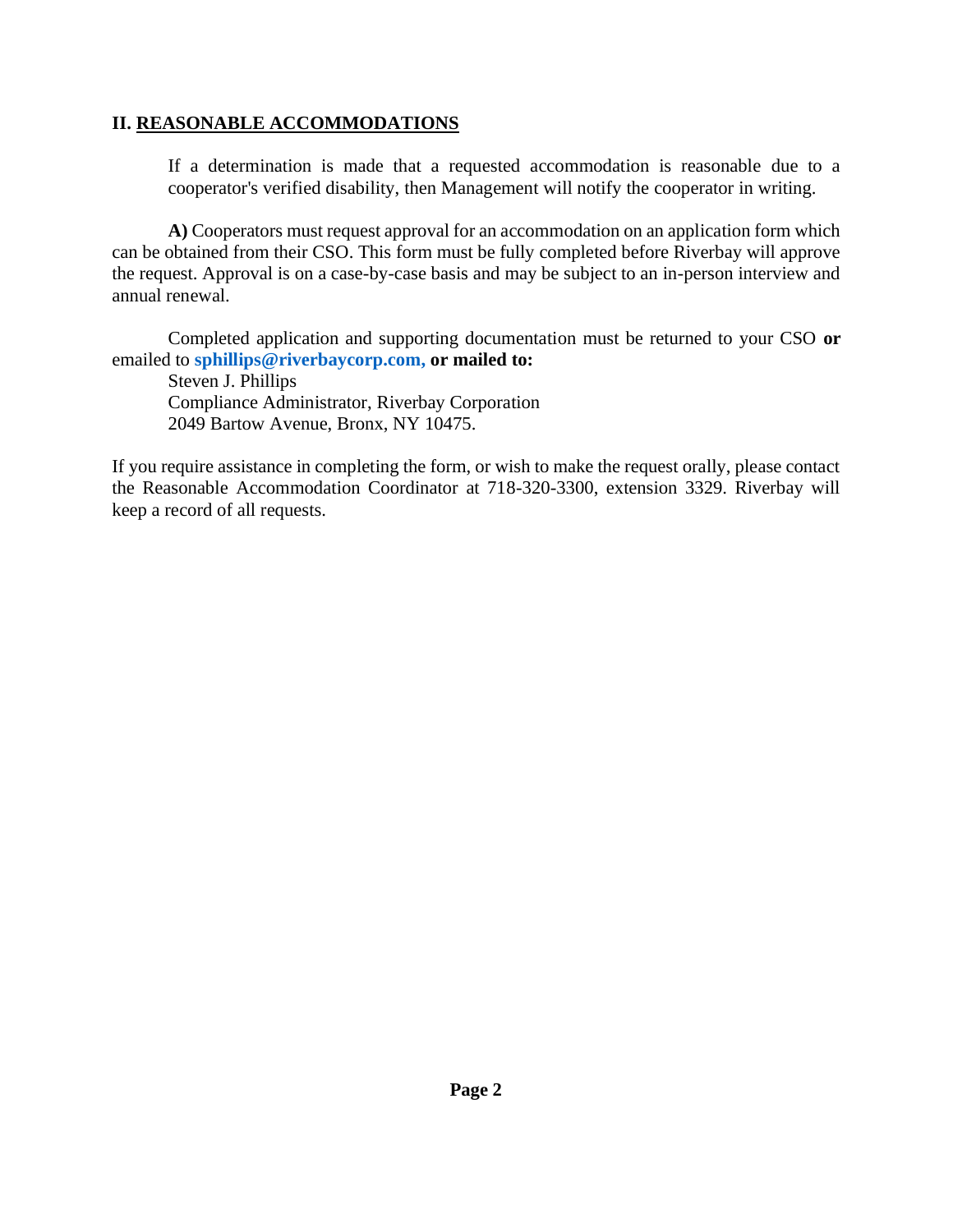

## **CONFIDENTIAL**

### **FORM I – To Be Used For All Requested Accommodations** *(EXCEPT FOR SERVICE ANIMALS)*

# **Application For Reasonable Accommodation**

| Complete this section if you are a current resident or a new resident requesting an |                                                                                                                                                                       |
|-------------------------------------------------------------------------------------|-----------------------------------------------------------------------------------------------------------------------------------------------------------------------|
|                                                                                     |                                                                                                                                                                       |
|                                                                                     | ,我们也不能在这里的时候,我们也不能在这里的时候,我们也不能在这里的时候,我们也不能会在这里的时候,我们也不能会在这里的时候,我们也不能会在这里的时候,我们也不能<br>,我们也不会有什么。""我们的人,我们也不会有什么?""我们的人,我们也不会有什么?""我们的人,我们也不会有什么?""我们的人,我们也不会有什么?""我们的人 |
|                                                                                     |                                                                                                                                                                       |
|                                                                                     |                                                                                                                                                                       |
|                                                                                     |                                                                                                                                                                       |
| I am requesting this accommodation by Riverbay due to my handicap, as follows:      |                                                                                                                                                                       |
|                                                                                     |                                                                                                                                                                       |
|                                                                                     |                                                                                                                                                                       |
| 2. The physical/mental condition from which the disability results:                 |                                                                                                                                                                       |
|                                                                                     |                                                                                                                                                                       |
|                                                                                     |                                                                                                                                                                       |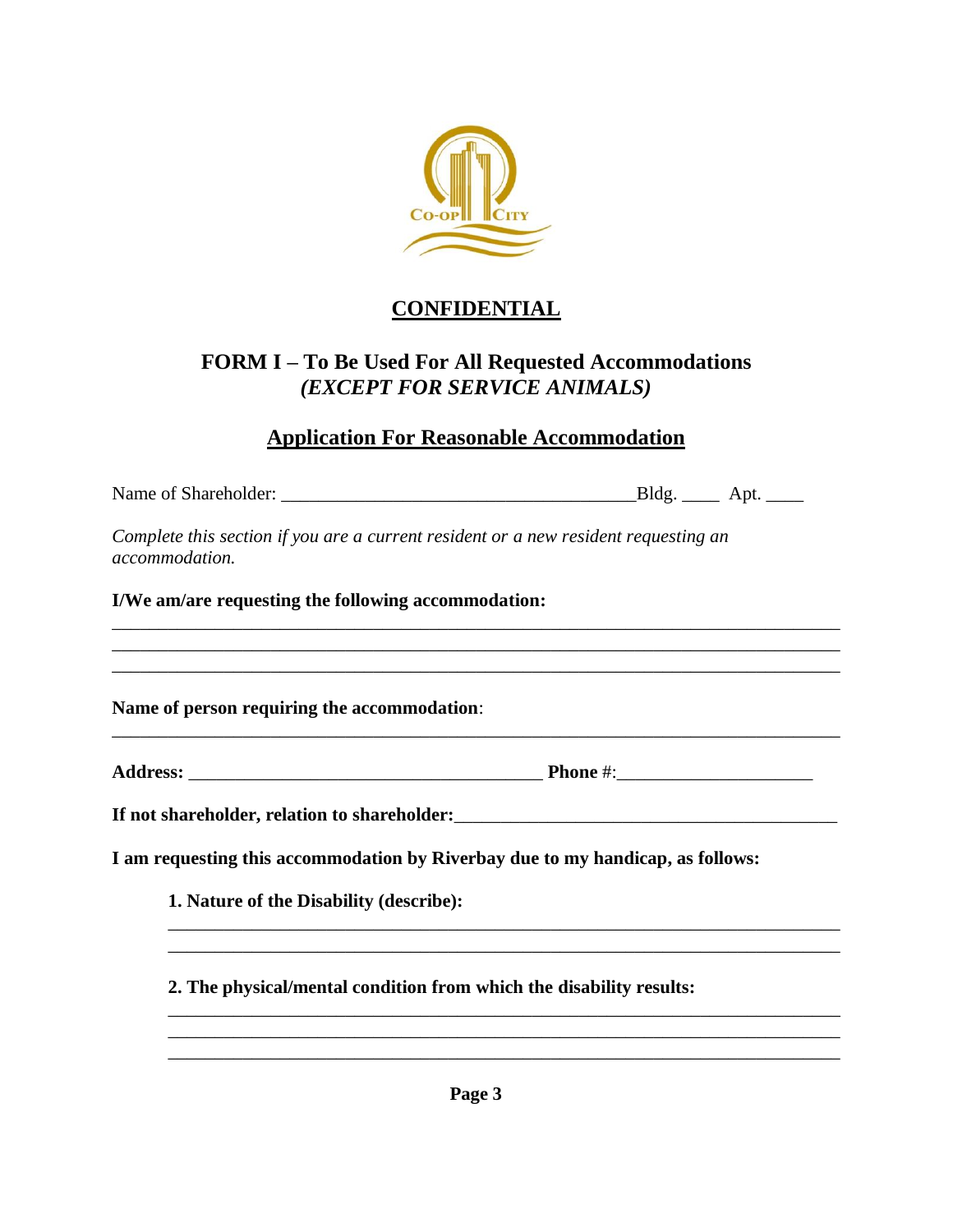**3. Description of attached Medical Documentation of condition:** (MEDICAL DOCUMENTATION MUST INCLUDE A STATEMENT FROM AN M.D. OF DIAGNOSIS, EXPECTED DURATION OF CONDITION, AND THERAPEUTIC BENEFITS) **A.** \_\_\_\_\_\_\_\_\_\_\_\_\_\_\_\_\_\_\_\_\_\_\_\_\_\_\_\_\_\_\_\_\_\_\_\_\_\_\_\_\_\_\_\_\_\_\_\_\_\_\_\_\_\_\_\_\_\_\_\_\_\_ **B.** \_\_\_\_\_\_\_\_\_\_\_\_\_\_\_\_\_\_\_\_\_\_\_\_\_\_\_\_\_\_\_\_\_\_\_\_\_\_\_\_\_\_\_\_\_\_\_\_\_\_\_\_\_\_\_\_\_\_\_\_\_\_\_ **C.**  $\blacksquare$ **4. Expected duration of condition:** \_\_\_\_\_\_\_\_\_\_\_\_\_\_\_\_\_\_\_\_\_\_\_\_\_\_\_\_\_\_\_\_\_\_\_\_\_\_\_\_\_\_\_\_\_\_\_\_\_\_\_\_\_\_\_\_\_\_\_\_\_\_\_\_\_\_\_\_\_\_\_\_ **5. Does the condition interfere with your gainful employment?** \_\_\_\_\_\_\_\_\_\_\_\_\_\_\_\_\_\_ \_\_\_\_\_\_\_\_\_\_\_\_\_\_\_\_\_\_\_\_\_\_\_\_\_\_\_\_\_\_\_\_\_\_\_\_\_\_\_\_\_\_\_\_\_\_\_\_\_\_\_\_\_\_\_\_\_\_\_\_\_\_\_\_\_\_\_\_\_\_\_\_ **6. Does the condition interfere with other normal activities? If so, how?** \_\_\_\_\_\_\_\_\_\_\_\_\_\_\_\_\_\_\_\_\_\_\_\_\_\_\_\_\_\_\_\_\_\_\_\_\_\_\_\_\_\_\_\_\_\_\_\_\_\_\_\_\_\_\_\_\_\_\_\_\_\_\_\_\_\_\_\_\_\_\_\_ \_\_\_\_\_\_\_\_\_\_\_\_\_\_\_\_\_\_\_\_\_\_\_\_\_\_\_\_\_\_\_\_\_\_\_\_\_\_\_\_\_\_\_\_\_\_\_\_\_\_\_\_\_\_\_\_\_\_\_\_\_\_\_\_\_\_\_\_\_\_\_\_ **7. Is the condition able to be documented through medically acceptable clinical and laboratory diagnostic techniques?** \_\_\_\_\_\_ Please identify those techniques and their results: **A.** \_\_\_\_\_\_\_\_\_\_\_\_\_\_\_\_\_\_\_\_\_\_\_\_\_\_\_\_\_\_\_\_\_\_\_\_\_\_\_\_\_\_\_\_\_\_\_\_\_\_\_\_\_\_\_\_\_\_\_\_\_\_ **B.** \_\_\_\_\_\_\_\_\_\_\_\_\_\_\_\_\_\_\_\_\_\_\_\_\_\_\_\_\_\_\_\_\_\_\_\_\_\_\_\_\_\_\_\_\_\_\_\_\_\_\_\_\_\_\_\_\_\_\_\_\_\_\_

**C.**  $\blacksquare$ **D.** \_\_\_\_\_\_\_\_\_\_\_\_\_\_\_\_\_\_\_\_\_\_\_\_\_\_\_\_\_\_\_\_\_\_\_\_\_\_\_\_\_\_\_\_\_\_\_\_\_\_\_\_\_\_\_\_\_\_\_\_\_\_ **E.**  $\blacksquare$